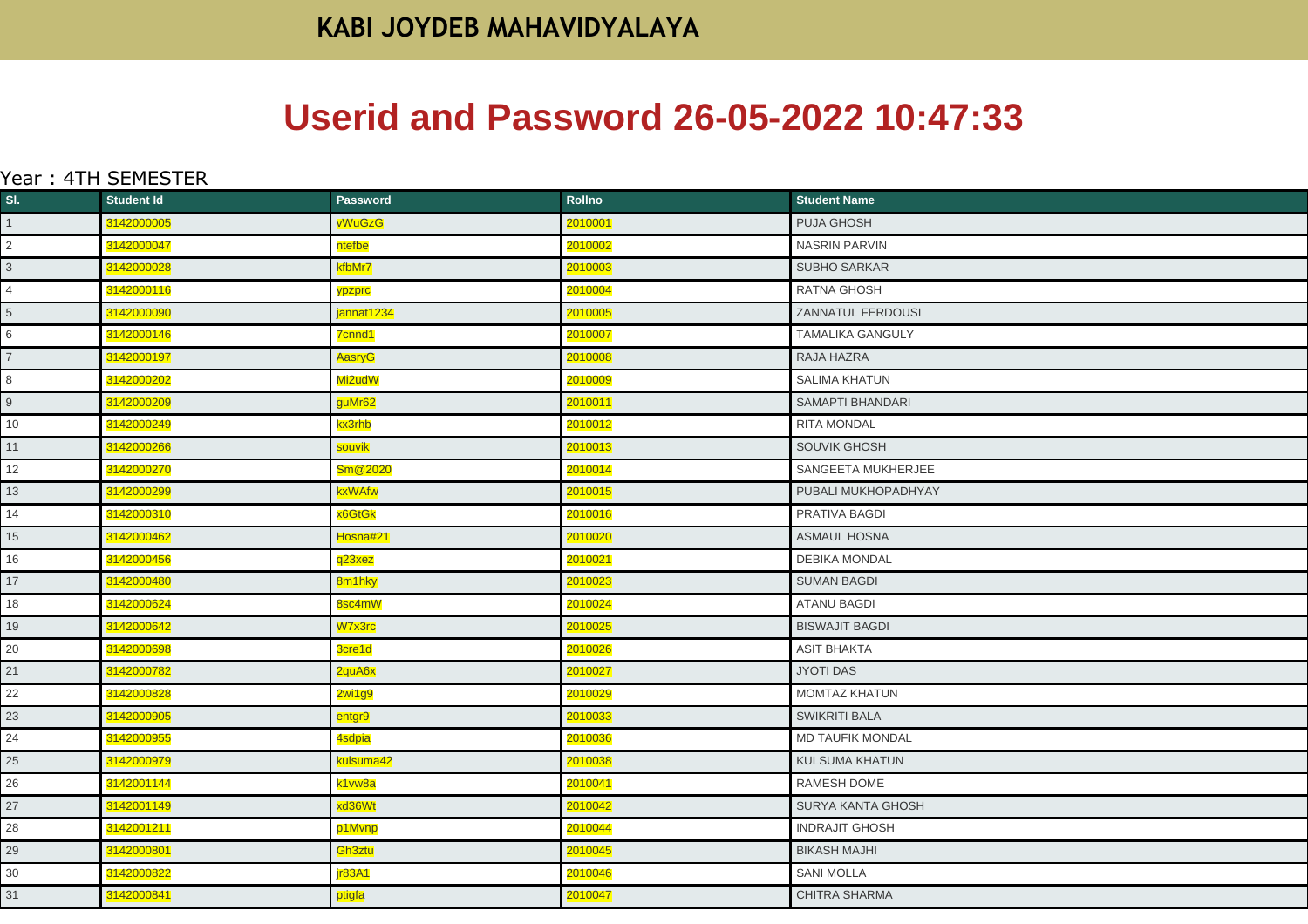| 32 | 3142000758 | r2n0G4                 | 2010048 | <b>SIKHA ROY</b>          |
|----|------------|------------------------|---------|---------------------------|
| 33 | 3142000755 | GAd4s2                 | 2010049 | POUSHALI GHOSH            |
| 34 | 3142000724 | ydAGf1                 | 2010052 | <b>SK RASIDUL</b>         |
| 35 | 3142000669 | 122902dj               | 2010055 | DHRUBAJYOTI GHOSH         |
| 36 | 3142000500 | xmb38p                 | 2010057 | <b>SONALI PAL</b>         |
| 37 | 3142000413 | iv3zn9                 | 2010058 | RIYA BHANDARI             |
| 38 | 3142000431 | xaqcG0                 | 2010059 | <b>HASINA KHATUN</b>      |
| 39 | 3142000432 | syfwpd                 | 2010060 | <b>ANAMIKA MONDAL</b>     |
| 40 | 3142000394 | bvxqkf                 | 2010061 | <b>JHARNA DAS</b>         |
| 41 | 3142000305 | qbv2gG                 | 2010063 | <b>MOUSUMI ADDYA</b>      |
| 42 | 3142000273 | p9kkqh                 | 2010064 | <b>RIYA BISWAS</b>        |
| 43 | 3142000280 | Prativa@2001           | 2010065 | PRATIVA MONDAL            |
| 44 | 3142000148 | q5nb73                 | 2010068 | <b>SRABANA ROY</b>        |
| 45 | 3142000044 | ffcsm0                 | 2010069 | <b>SK HASANUR</b>         |
| 46 | 3142000058 | tjAr9e                 | 2010071 | SANCHITA BHOUMIK          |
| 47 | 3142000086 | dG38nh                 | 2010072 | <b>NUR ISLAM MONDAL</b>   |
| 48 | 3142000001 | cjxh58                 | 2010073 | KOYEL DUTTA               |
| 49 | 3142000098 | uagWk7                 | 2010075 | RUPALI BHAKTA             |
| 50 | 3142000167 | 3s4ga8                 | 2010076 | <b>SOUVIK SINGH</b>       |
| 51 | 3142000187 | pdrb3n                 | 2010077 | <b>BIJAN HALDER</b>       |
| 52 | 3142000288 | Wdan <sub>2x</sub>     | 2010078 | <b>KOUSHIK GHOSH</b>      |
| 53 | 3142000274 | vjWpkb                 | 2010079 | APURBA BASAK              |
| 54 | 3142000231 | k3du3f                 | 2010080 | MOJAHIDUL ISLAM LASKAR    |
| 55 | 3142000430 | zGzfhz                 | 2010081 | AYESHA KHATUN             |
| 56 | 3142000367 | mfzcnt                 | 2010083 | <b>TITLI NAYAK</b>        |
| 57 | 3142000683 | h1aub0                 | 2010084 | <b>BISAKHA CHATTERJEE</b> |
| 58 | 3142000495 | Gjk39e                 | 2010085 | <b>SK SOHEL</b>           |
| 59 | 3142000513 | G0x337                 | 2010086 | <b>SUMANTA PAL</b>        |
| 60 | 3142000607 | Mrb2sa                 | 2010088 | YEASMINA KHATUN           |
| 61 | 3142000871 | ww97tt                 | 2010092 | <b>ANKAN KARMAKAR</b>     |
| 62 | 3142001039 | s5a1Ww                 | 2010096 | MAMPI CHAKRABORTY         |
| 63 | 3142001035 | 8Max5W                 | 2010098 | RABIUL ISLAM              |
| 64 | 3142001171 | mrgvdp                 | 2010104 | <b>SK RASIDUL</b>         |
| 65 | 3142000765 | 006yn4                 | 2010105 | <b>SUMANA PAL</b>         |
| 66 | 3142000742 | r53ipb                 | 2010107 | SAMIRUL MONDAL            |
| 67 | 3142000580 | G62shG                 | 2010108 | <b>UMME SARA KHATUN</b>   |
| 68 | 3142000537 | Sakil                  | 2010109 | <b>SAKIL ANOWAR</b>       |
| 69 | 3142000564 | Rahul                  | 2010110 | RAHUL BAURI               |
| 70 | 3142000505 | frnjf3                 | 2010111 | <b>PURBA BISWAS</b>       |
| 71 | 3142000210 | ca8G5v                 | 2010113 | SONAMONI MURMU            |
| 72 | 3142000261 | Asikul <sub>2001</sub> | 2010114 | <b>SK ASIKUL</b>          |
|    |            |                        |         |                           |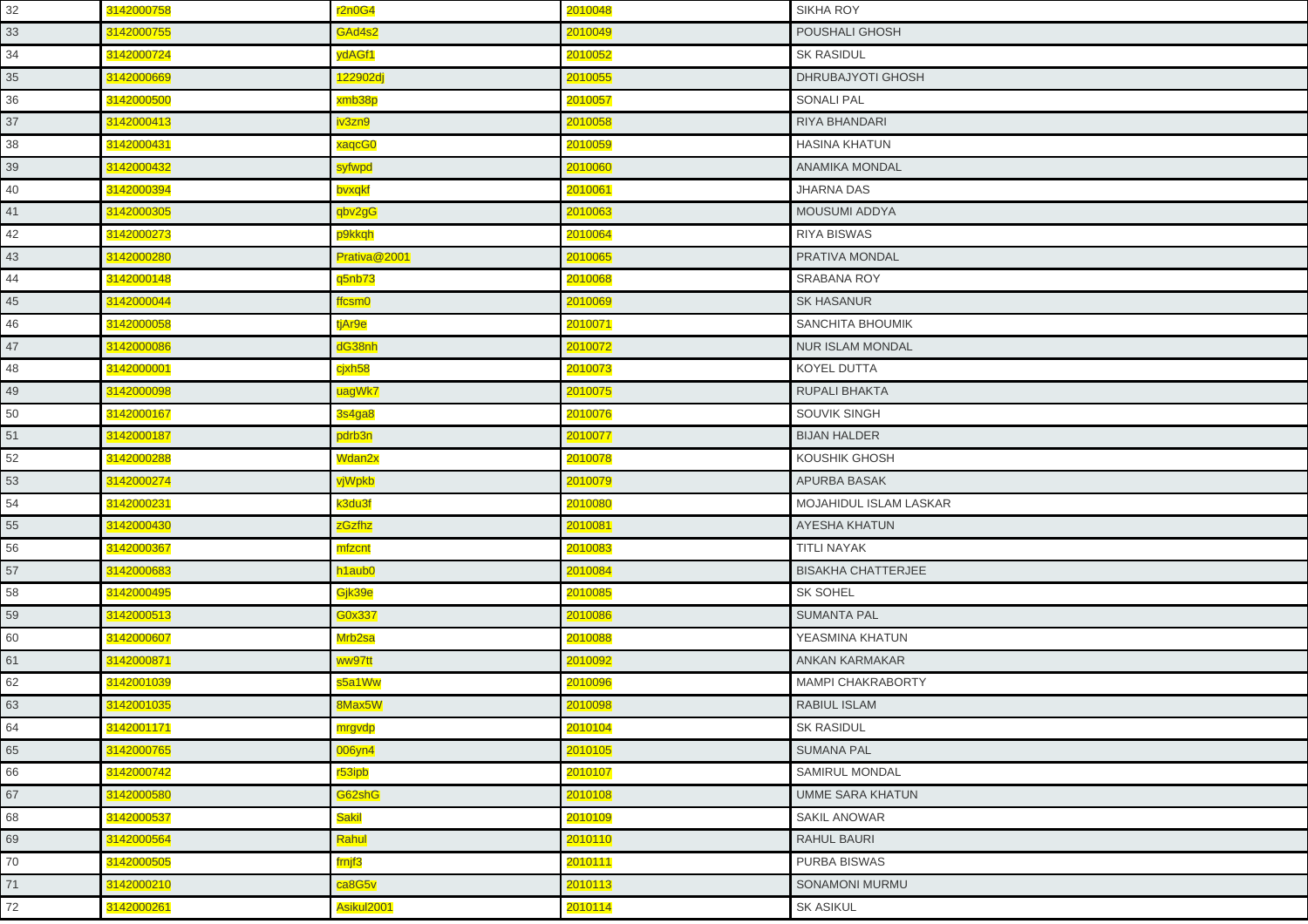| 73  | 3142000269 | qmgnwm         | 2010115 | <b>SK RAFIJUL ISLAM</b>   |
|-----|------------|----------------|---------|---------------------------|
| 74  | 3142000278 | <b>Mi965v</b>  | 2010116 | <b>MEGHA MONDAL</b>       |
| 75  | 3142000153 | nasrin         | 2010117 | NASRIN PARVEEN SULTANA    |
| 76  | 3142000026 | w8m604         | 2010118 | PANCHAMI BAGDI            |
| 77  | 3142003012 | cwggfe         | 2010120 | <b>MOU MAL</b>            |
| 78  | 3142003034 | <u>fnnapA</u>  | 2010121 | <b>MOUSUMI RUIDAS</b>     |
| 79  | 3142003032 | 25buMz         | 2010122 | <b>FERDOUSI KHATUN</b>    |
| 80  | 3142003050 | G810z2         | 2010123 | <b>ASMA KHATUN</b>        |
| 81  | 3142003051 | 01kjjp         | 2010125 | <b>ANKITA LAHA</b>        |
| 82  | 3142003014 | gs3fm4         | 2010126 | ABIDA SULTANA             |
| 83  | 3142003030 | sumankjm       | 2010128 | SUMAN KUMAR CHOWDHURY     |
| 84  | 3142003016 | a6eaW1         | 2010130 | <b>GOURAB MUKHERJEE</b>   |
| 85  | 3142003025 | <b>6vngbt</b>  | 2010131 | <b>SAHINA KHATUN</b>      |
| 86  | 3142003005 | 9gAmnu         | 2010132 | RAMIJ HOSSAIN             |
| 87  | 3142003010 | 55AsrW         | 2010133 | SOUMYADIP HAZRA           |
| 88  | 3142003037 | urrqei         | 2010135 | <b>WAHIDA KHATUN</b>      |
| 89  | 3142003019 | xMx1i8         | 2010136 | <b>AZHAR UDDIN</b>        |
| 90  | 3142003029 | <b>Asraful</b> | 2010137 | ASRAFUL MONDAL            |
| 91  | 3142005021 | gztmhx         | 2010138 | <b>SUBHAS RUIDAS</b>      |
| 92  | 3142005005 | 1dGdzq         | 2010139 | RAIHENA KHATUN            |
| 93  | 3142005017 | wy7b2b         | 2010141 | <b>SUBHAM SARKAR</b>      |
| 94  | 3142005020 | rn28cm         | 2010142 | <b>MAMONI DEWASI</b>      |
| 95  | 3142006007 | waGn4j         | 2010143 | ASLIMA SULTANA            |
| 96  | 3142006021 | 2vgete         | 2010144 | <b>FAIJUNNESHA KHATUN</b> |
| 97  | 3142006014 | nv1abf         | 2010146 | PUJA MONDAL               |
| 98  | 3142006009 | asfaque12      | 2010147 | <b>SK ASFAQUE</b>         |
| 99  | 3142006030 | Mqcwq7         | 2010148 | <b>SUMITRA HAZRA</b>      |
| 100 | 3142006000 | 5w9y6c         | 2010149 | MD RASHIF ROWSON          |
| 101 | 3142006008 | z9uvcc         | 2010150 | <b>NARGIS PARVIN</b>      |
| 102 | 3142000017 | 4hM6M7         | 2040003 | <b>SUJATA LAHA</b>        |
| 103 | 3142000023 | scak92         | 2040006 | <b>ARGHYA BARUI</b>       |
| 104 | 3142000024 | etndis         | 2040007 | SK AJIJUL                 |
| 105 | 3142000004 | AW4rku         | 2040008 | NILUFA YASMIN             |
| 106 | 3142000021 | n1xm0y         | 2040009 | <b>SANGITA SAHA</b>       |
| 107 | 3142000025 | udbppx         | 2040010 | <b>NARGIS KHATUN</b>      |
| 108 | 3142000027 | qwhcsM         | 2040011 | <b>RIYA BAGDI</b>         |
| 109 | 3142000033 | 8389845814     | 2040012 | <b>SK ASRAFUL</b>         |
| 110 | 3142000037 | amit800        | 2040013 | <b>AMIT GARAI</b>         |
| 111 | 3142000039 | 9kM9zj         | 2040015 | <b>SABINA KHATUN</b>      |
| 112 | 3142000051 | y07jrh         | 2040018 | <b>AMINA KHATUN</b>       |
| 113 | 3142000055 | d4sxgx         | 2040019 | <b>JASMINA KHATUN</b>     |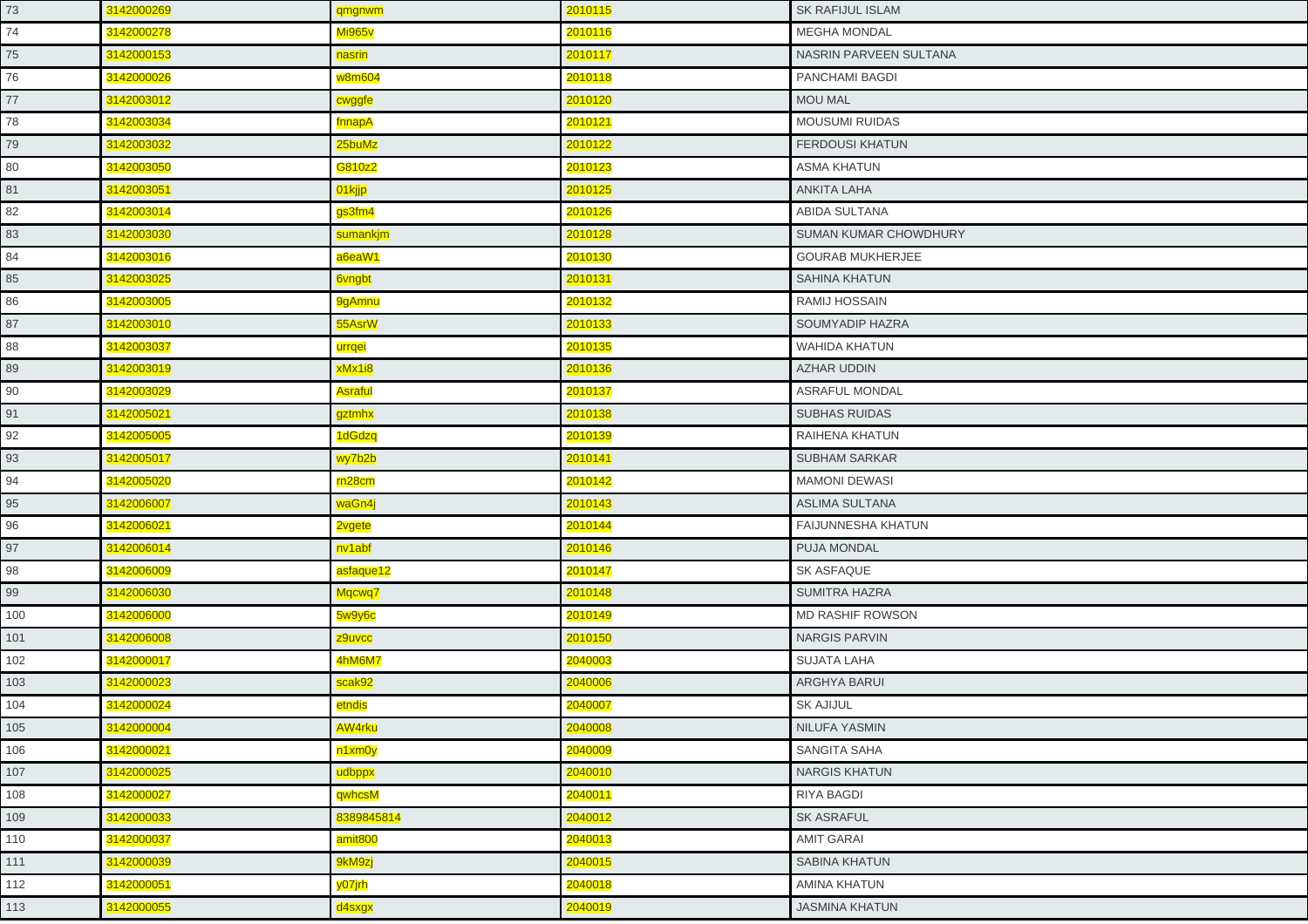| 114 | 3142000057 | 2pi6ks              | 2040020 | SMRITI MUKHERJEE       |
|-----|------------|---------------------|---------|------------------------|
| 115 | 3142000061 | 2vzGGh              | 2040021 | <b>DEBI BHANDARI</b>   |
| 116 | 3142000019 | <u>vzfv0r</u>       | 2040022 | <b>NAJIRA KHATUN</b>   |
| 117 | 3142000068 | pvAxW1              | 2040024 | SK ABDUL ARIF          |
| 118 | 3142000078 | 6k7fdd              | 2040028 | <b>SATYA MURMU</b>     |
| 119 | 3142000030 | tvcts4              | 2040029 | <b>BATULA KHATUN</b>   |
| 120 | 3142000069 | q7etdM              | 2040030 | <b>BEAUTY ROY</b>      |
| 121 | 3142000082 | malek@123           | 2040033 | <b>SK IBRAHIM</b>      |
| 122 | 3142000031 | 0guA80              | 2040036 | <b>RUMA DAS</b>        |
| 123 | 3142000034 | 8cxis7              | 2040037 | <b>HASIBA KHATUN</b>   |
| 124 | 3142000036 | vhe2tz              | 2040039 | KHALIDA KHATUN         |
| 125 | 3142000045 | 5h1sne              | 2040040 | <b>DEBOLINA GHOSH</b>  |
| 126 | 3142000050 | pyzxyz              | 2040042 | SHIBAM CHAKRABORTY     |
| 127 | 3142000053 | <b>Mhp0tc</b>       | 2040044 | <b>SANDIP BAGDI</b>    |
| 128 | 3142000056 | <mark>3nynqj</mark> | 2040046 | DEBNATH CHOWDHURY      |
| 129 | 3142000065 | V0x3zp              | 2040048 | <b>SK SABIRUDDIN</b>   |
| 130 | 3142000067 | Mafijul@7029        | 2040051 | <b>MAFIJUL RAHAMAN</b> |
| 131 | 3142000074 | yj30s1              | 2040052 | <b>NISHA SAHANI</b>    |
| 132 | 3142000092 | gv2z0W              | 2040056 | <b>SK RIPAN</b>        |
| 133 | 3142000062 | d67gvk              | 2040057 | <b>ATIKA PARVIN</b>    |
| 134 | 3142001105 | Khatun@2002         | 2040064 | SEHERUNNESA KHATUN     |
| 135 | 3142000120 | fkirvp              | 2040065 | MONISHA SUTRADHAR      |
| 136 | 3142000122 | f09gw8              | 2040067 | MOZAFFAR HOSSAIN       |
| 137 | 3142000091 | Wahida@2003         | 2040071 | <b>WAHIDA KHATUN</b>   |
| 138 | 3142000130 | <b>Koli#2003</b>    | 2040073 | <b>ANARKOLI KHATUN</b> |
| 139 | 3142000131 | 9i8t53              | 2040074 | <b>MOUSUMI BAURI</b>   |
| 140 | 3142000132 | <b>Azhar0s</b>      | 2040075 | SK AZHARUDDIN          |
| 141 | 3142000135 | tti0ka              | 2040077 | <b>ARPITA DAS</b>      |
| 142 | 3142000095 | d3hknb              | 2040079 | <b>FIRDOUSH KHATUN</b> |
| 143 | 3142000097 | cw31sv              | 2040081 | <b>SK SALAUDDIN</b>    |
| 144 | 3142000111 | d3mr0y              | 2040087 | <b>SK IBRAHIM</b>      |
| 145 | 3142000140 | 9knM1g              | 2040090 | SAFINA SULTANA         |
| 146 | 3142000129 | 812en4              | 2040091 | <b>MITALI DAS</b>      |
| 147 | 3142000139 | 1hhkmb              | 2040092 | <b>RAJGURU DAS</b>     |
| 148 | 3142000143 | Ayesha@2003         | 2040093 | AYESHA KHATUN          |
| 149 | 3142000141 | <b>wWc0Wj</b>       | 2040094 | <b>RESHMA KHATUN</b>   |
| 150 | 3142000145 | avnMqq              | 2040096 | SUDIPA DHIBAR          |
| 151 | 3142000151 | 5m6kGz              | 2040098 | <b>ASIMA KHATUN</b>    |
| 152 | 3142000152 | Aet731              | 2040099 | <b>SUSMITA DAS</b>     |
| 153 | 3142000166 | cjmAsc              | 2040100 | <b>SATHI ANKURE</b>    |
| 154 | 3142000175 | 7718Bs              | 2040101 | <b>BASUDEB SARKAR</b>  |
|     |            |                     |         |                        |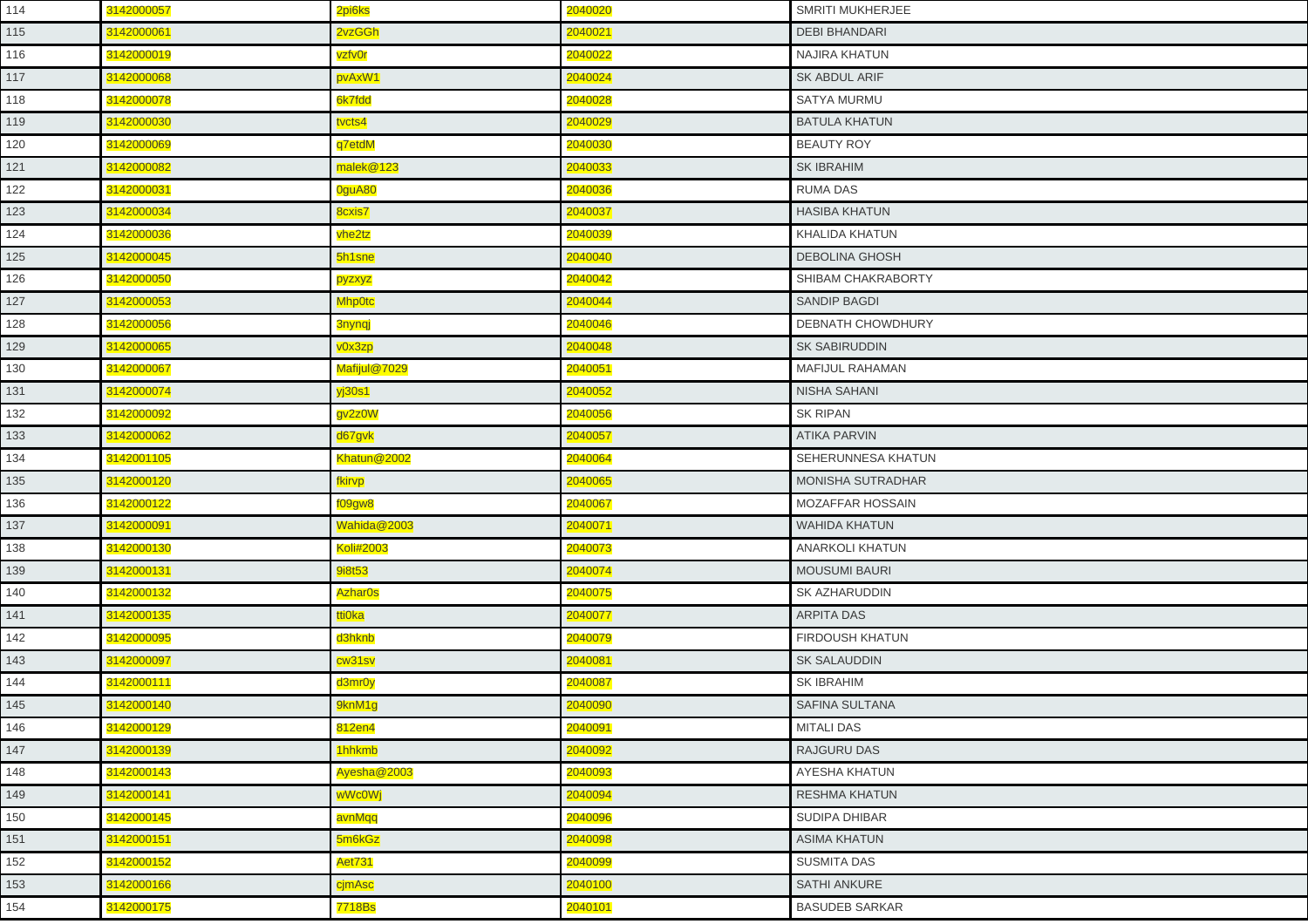| 155 | 3142000179 | uk92hc              | 2040102 | NAJMA KHATUN            |
|-----|------------|---------------------|---------|-------------------------|
| 156 | 3142000184 | euA0ip              | 2040104 | <b>TASLIMA KHATUN</b>   |
| 157 | 3142000188 | hAWzk8              | 2040105 | <b>JASMINA KHATUN</b>   |
| 158 | 3142000168 | anjumona            | 2040108 | <b>SUMAN RAKSHIT</b>    |
| 159 | 3142000195 | aut4y3              | 2040110 | <b>RAJIB RUIDAS</b>     |
| 160 | 3142000196 | phdMcz              | 2040111 | <b>SUMITRA DAS</b>      |
| 161 | 3142000198 | sattar1234          | 2040112 | SATTAR JAMADAR          |
| 162 | 3142000215 | <b>7ihrt7</b>       | 2040114 | <b>BAISHAKHI SAHANI</b> |
| 163 | 3142000159 | nM8xW3              | 2040118 | SUDIPTA RAKSHIT         |
| 164 | 3142000164 | wy6nsb              | 2040122 | RINKU BARUI             |
| 165 | 3142000169 | byz25j              | 2040123 | <b>MANAB MONDAL</b>     |
| 166 | 3142000170 | <b>W8vw32</b>       | 2040124 | <b>MANISHA SARKAR</b>   |
| 167 | 3142000180 | rve <sub>5Gr</sub>  | 2040125 | <b>SULEKHA BAGDI</b>    |
| 168 | 3142000206 | zW5nw0              | 2040126 | <b>JULFIKAR MOLLA</b>   |
| 169 | 3142000223 | jq7bcf              | 2040127 | <b>RUPA PATRA</b>       |
| 170 | 3142000229 | 2kxAwh              | 2040129 | KHALIDA KHATUN          |
| 171 | 3142000232 | hMvivq              | 2040131 | LIPIKA RUIDAS           |
| 172 | 3142000185 | a15qt1              | 2040134 | RIYA KHATUN             |
| 173 | 3142000190 | bAi9aW              | 2040136 | <b>MONISHA MONDAL</b>   |
| 174 | 3142000192 | pWWkfj              | 2040137 | <b>RUMI KHATUN</b>      |
| 175 | 3142000193 | mu <sub>2aa</sub> W | 2040138 | <b>SUBHA ANKURE</b>     |
| 176 | 3142000208 | GpnM4b              | 2040140 | SAHANAZ KHATUN          |
| 177 | 3142000211 | pbfsq7              | 2040141 | RIJIYA SULTANA          |
| 178 | 3142000237 | qttyqt              | 2040143 | <b>RAHUL PAL</b>        |
| 179 | 3142000240 | xGuiqc              | 2040144 | <b>MAIMUNA KHATUN</b>   |
| 180 | 3142000241 | fWimzd              | 2040145 | SOURAV KARMAKAR         |
| 181 | 3142000234 | Mqkgc6              | 2040150 | <b>RIYA MUKHERJEE</b>   |
| 182 | 3142000238 | f5uAmr              | 2040151 | AMBIKA GHOSH            |
| 183 | 3142000395 | Chand123            | 2040152 | <b>SK CHAND BABU</b>    |
| 184 | 3142000245 | yci76v              | 2040153 | <b>RUMKI BAGDI</b>      |
| 185 | 3142000247 | 9 <sub>mdyrn</sub>  | 2040154 | <b>PARTHA MONDAL</b>    |
| 186 | 3142000214 | e8G5iu              | 2040155 | <b>KOUSICK MONDAL</b>   |
| 187 | 3142000217 | s1dh0e              | 2040156 | YASMINA KHATUN          |
| 188 | 3142001183 | 6paa9e              | 2040159 | <b>DEBENDRA BISWAS</b>  |
| 189 | 3142000236 | 8139zi              | 2040161 | RAFIA KHATUN            |
| 190 | 3142000243 | 4jxpux              | 2040162 | RAMKRISHNA ROY          |
| 191 | 3142000257 | 9749346835          | 2040165 | <b>MAHASINA KHATUN</b>  |
| 192 | 3142000262 | my07md              | 2040168 | SAMAPTI HALDER          |
| 193 | 3142000250 | kt7gzb              | 2040169 | <b>SUMAN SUTRADHAR</b>  |
| 194 | 3142000252 | gA99xv              | 2040170 | <b>KRISHNA MONDAL</b>   |
| 195 | 3142000253 | s2Me0j              | 2040171 | <b>SABNAM SULTANA</b>   |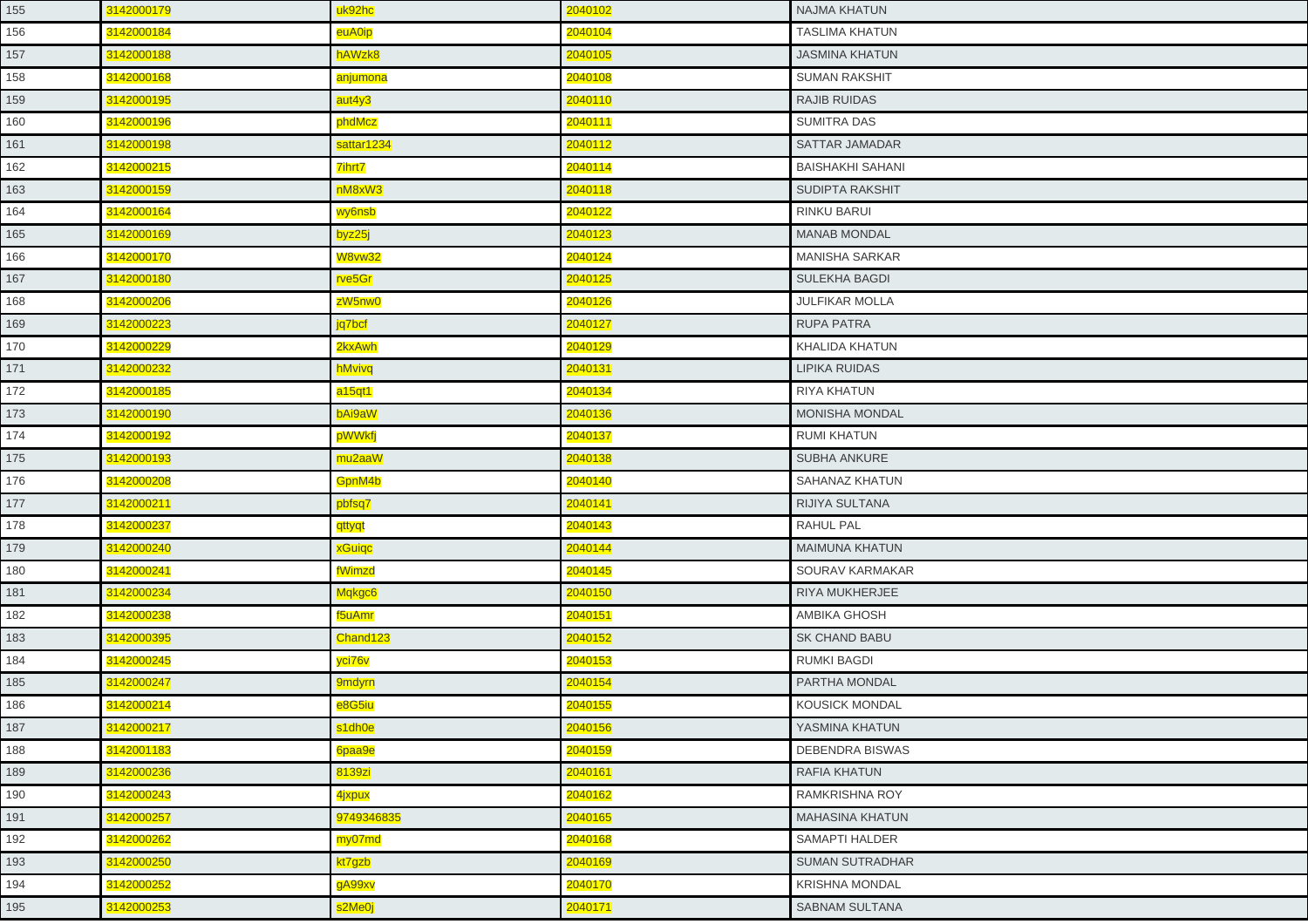| 196 | 3142000265 | 5Gc6w0             | 2040174 | <b>BIKRAM SARKAR</b>      |
|-----|------------|--------------------|---------|---------------------------|
| 197 | 3142000267 | dqWaGu             | 2040176 | <b>BISWAJIT MONDAL</b>    |
| 198 | 3142000271 | pntama             | 2040177 | <b>ABINASH ROY</b>        |
| 199 | 3142000284 | 19rk8W             | 2040179 | <b>AGAMONI DEY</b>        |
| 200 | 3142000283 | xftaqa             | 2040180 | RUBIUNNISHA KHATUN        |
| 201 | 3142000275 | kssdsp             | 2040183 | <b>MOUSUMI SUTRADHAR</b>  |
| 202 | 3142000290 | 00i09p             | 2040185 | <b>ASMINA KHATUN</b>      |
| 203 | 3142000295 | fqAd7y             | 2040186 | <b>SAMIMA SULTANA</b>     |
| 204 | 3142000286 | v <sub>2svbb</sub> | 2040187 | <b>ALIMA KHATUN</b>       |
| 205 | 3142000294 | x7AMk4             | 2040188 | <b>AMINA SULTANA</b>      |
| 206 | 3142000296 | dsdfwu             | 2040189 | PRITI MONDAL              |
| 207 | 3142000303 | gmit <sub>A4</sub> | 2040190 | SOUMEN MONDAL             |
| 208 | 3142000297 | 6p15ug             | 2040192 | <b>KABERI PATHAK</b>      |
| 209 | 3142000308 | e9m8qz             | 2040196 | <b>SUJATA METE</b>        |
| 210 | 3142000318 | wn2nWr             | 2040201 | <b>SANTIMOY BARUI</b>     |
| 211 | 3142000315 | <b>5genjp</b>      | 2040203 | PALLAB MONDAL             |
| 212 | 3142000321 | <b>Rek321</b>      | 2040204 | REKSONA KHATUN            |
| 213 | 3142000323 | 3k5bk2             | 2040205 | <b>SK SAJAMAL</b>         |
| 214 | 3142000329 | fipmdr             | 2040212 | <b>PIYA RUIDAS</b>        |
| 215 | 3142000361 | 4e5gW0             | 2040221 | <b>FULTARA KHATUN</b>     |
| 216 | 3142000344 | Saleha@2003        | 2040224 | SALEHA KHATUN             |
| 217 | 3142000345 | 2495y8             | 2040225 | JANNATUNNESA KHATUN       |
| 218 | 3142000346 | 1e9yyb             | 2040226 | SHARMISTHA GUPTA          |
| 219 | 3142000374 | cyija0             | 2040231 | <b>MD AFRUZZAMAL</b>      |
| 220 | 3142000375 | n4h01t             | 2040232 | <b>OMAR MOLLAH</b>        |
| 221 | 3142000384 | f7bhnA             | 2040234 | <b>RANIJA KHATUN</b>      |
| 222 | 3142000385 | ryt99t             | 2040235 | <b>BADRUNNESHA KHATUN</b> |
| 223 | 3142000386 | Najma@2003         | 2040236 | NAJMA KHATUN              |
| 224 | 3142000355 | y8xp8r             | 2040237 | <b>MD AHESAN</b>          |
| 225 | 3142000356 | tqWAvx             | 2040238 | <b>NABIN BALLAB</b>       |
| 226 | 3142000360 | W481em             | 2040240 | <b>RAKHI GARAI</b>        |
| 227 | 3142000388 | uji8eA             | 2040241 | <b>DEBASIS GARAI</b>      |
| 228 | 3142000359 | xt8hqA             | 2040242 | SANCHITA BANERJEE         |
| 229 | 3142000392 | roni_khan9134      | 2040244 | <b>MODDESHAR ISLAM</b>    |
| 230 | 3142000398 | ehfm <sub>2G</sub> | 2040245 | <b>RAM MARDI</b>          |
| 231 | 3142000401 | rakesh1234         | 2040246 | <b>SYDUL MONDAL</b>       |
| 232 | 3142000402 | 572wui             | 2040247 | <b>IKBAL HOSSEIN</b>      |
| 233 | 3142000410 | tjuW40             | 2040248 | ARNAB MONDAL              |
| 234 | 3142000364 | eaeWWr             | 2040249 | <b>RINA GHOSH</b>         |
| 235 | 3142000379 | gykAha             | 2040250 | <b>SAYAN DEY</b>          |
| 236 | 3142000377 | uwbd2n             | 2040253 | <b>SHRABANI PAL</b>       |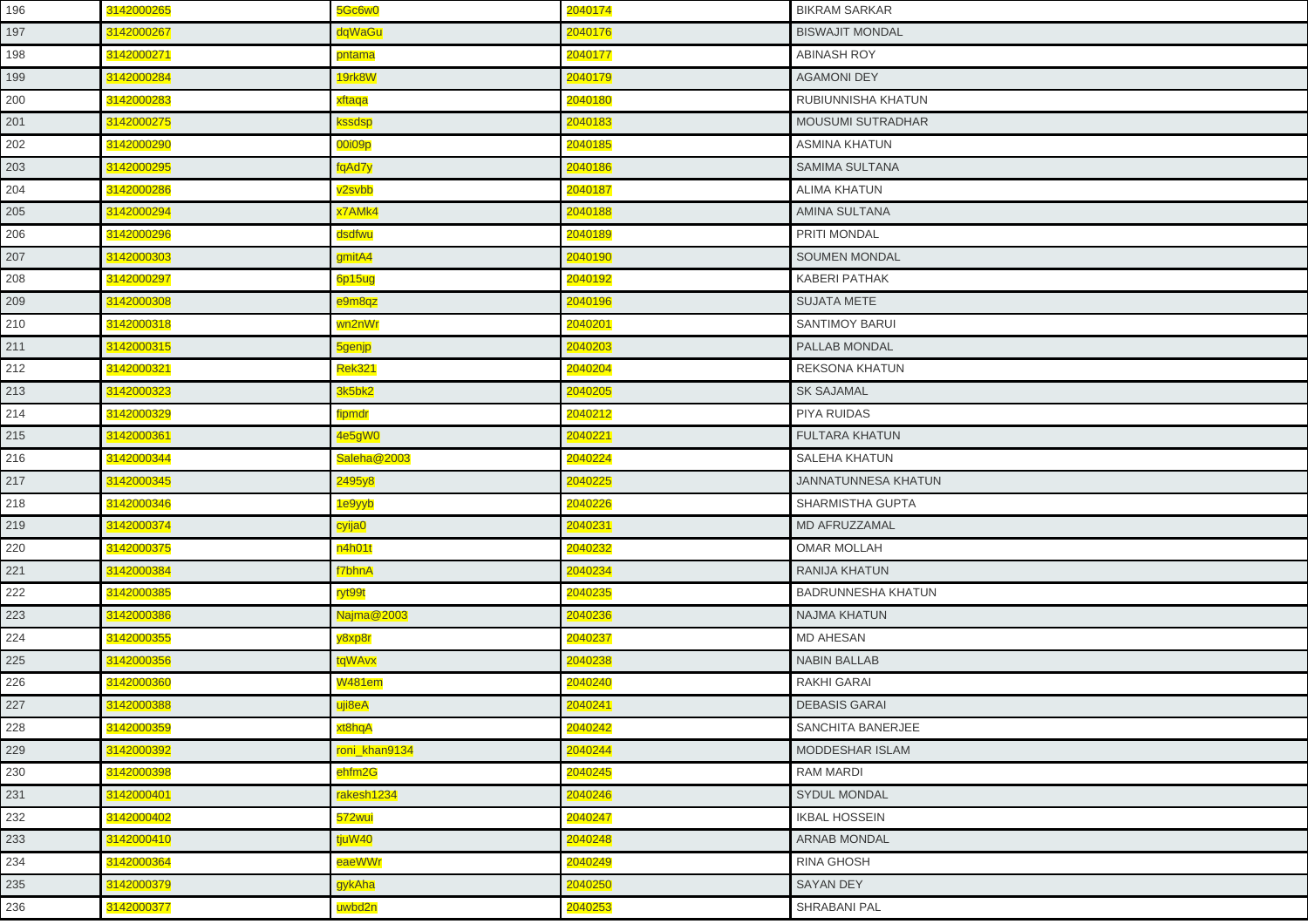| 237 | 3142000390 | d75rf4              | 2040254 | SK NASIR UDDIN            |
|-----|------------|---------------------|---------|---------------------------|
| 238 | 3142000399 | samad0502           | 2040255 | <b>ABDUL SAMAD</b>        |
| 239 | 3142000404 | n9Gu3m              | 2040257 | <b>MOUNIK CHATTERJEE</b>  |
| 240 | 3142000406 | Sabana@2002         | 2040259 | SABANA KHATUN             |
| 241 | 3142000420 | ih <sub>56</sub> xm | 2040260 | <b>SUDIP PAL</b>          |
| 242 | 3142000417 | hzjmjg              | 2040264 | <b>WAHIDA KHATUN</b>      |
| 243 | 3142000426 | 95q95u              | 2040270 | <b>MAMONI ROYBHUNIYA</b>  |
| 244 | 3142000428 | k2jMnA              | 2040271 | <b>PUJA PAL</b>           |
| 245 | 3142000435 | mGbvhz              | 2040272 | <b>SHILA BAGDI</b>        |
| 246 | 3142000436 | 5z2zqA              | 2040273 | ANINDITA METE             |
| 247 | 3142000439 | 8m9521              | 2040274 | <b>SK KAMRUDDIN</b>       |
| 248 | 3142000450 | jG3i7n              | 2040276 | <b>PUJA SARKAR</b>        |
| 249 | 3142000455 | tz0Wgv              | 2040277 | <b>ALAMA KHATUN</b>       |
| 250 | 3142000434 | wypM39              | 2040278 | PROTIKA BAURI             |
| 251 | 3142000441 | mdismail8906        | 2040279 | YEASMINA KHATUN           |
| 252 | 3142000463 | 2b2Wyg              | 2040280 | AFROZA KHATUN             |
| 253 | 3142000467 | cr8mG3              | 2040282 | <b>JULEKHA KHATUN</b>     |
| 254 | 3142000471 | ubs84g              | 2040283 | AYESHA KHATUN             |
| 255 | 3142000440 | skjiarul@2002       | 2040286 | <b>SK JIARUL</b>          |
| 256 | 3142000447 | wsbh4t              | 2040288 | <b>SYED NURAMIN</b>       |
| 257 | 3142000633 | azmg2v              | 2040289 | <b>TITHI ANKURE</b>       |
| 258 | 3142000451 | WiGs1d              | 2040290 | PUJA GARAI                |
| 259 | 3142000454 | ay5Gz7              | 2040294 | SADANANDA MONDAL          |
| 260 | 3142000459 | rsppA7              | 2040295 | <b>FIROJA KHATUN</b>      |
| 261 | 3142000445 | <b>7vwWgn</b>       | 2040299 | <b>INDRA LAHA</b>         |
| 262 | 3142000492 | sec76q              | 2040303 | <b>UMA CHATTERJEE</b>     |
| 263 | 3142000493 | grn9gM              | 2040304 | <b>SUMAN GHOSH</b>        |
| 264 | 3142000457 | G1ck8x              | 2040306 | <b>NASIRA KHATUN</b>      |
| 265 | 3142000460 | gWk7jM              | 2040307 | RABIA KHATUN              |
| 266 | 3142000464 | <mark>c9diga</mark> | 2040308 | <b>NARGIS KHATUN</b>      |
| 267 | 3142000485 | xeA0ke              | 2040311 | <b>SANDIP GARAIN</b>      |
| 268 | 3142000486 | nz9hcs              | 2040312 | <b>SAHINA KHATUN</b>      |
| 269 | 3142000489 | Asha@2003           | 2040314 | <b>ASHA HAZRA</b>         |
| 270 | 3142000504 | 5416Ug              | 2040318 | <b>UTTAM GHOSH</b>        |
| 271 | 3142000487 | ci326A              | 2040320 | <b>FALGUNI SALUI</b>      |
| 272 | 3142000523 | Mkunw2              | 2040321 | <b>SK SAHIDUR RAHAMAN</b> |
| 273 | 3142000527 | rt7yWv              | 2040324 | <b>NADIRA MONDAL</b>      |
| 274 | 3142000501 | 4689M2              | 2040326 | <b>MD RAFIKUL MIA</b>     |
| 275 | 3142000535 | Gvjt1A              | 2040328 | MD ABDULLAH               |
| 276 | 3142000503 | eyrghb              | 2040330 | PIYALI BISWAS             |
| 277 | 3142000508 | 7j9em2              | 2040332 | <b>UMME KULSUM</b>        |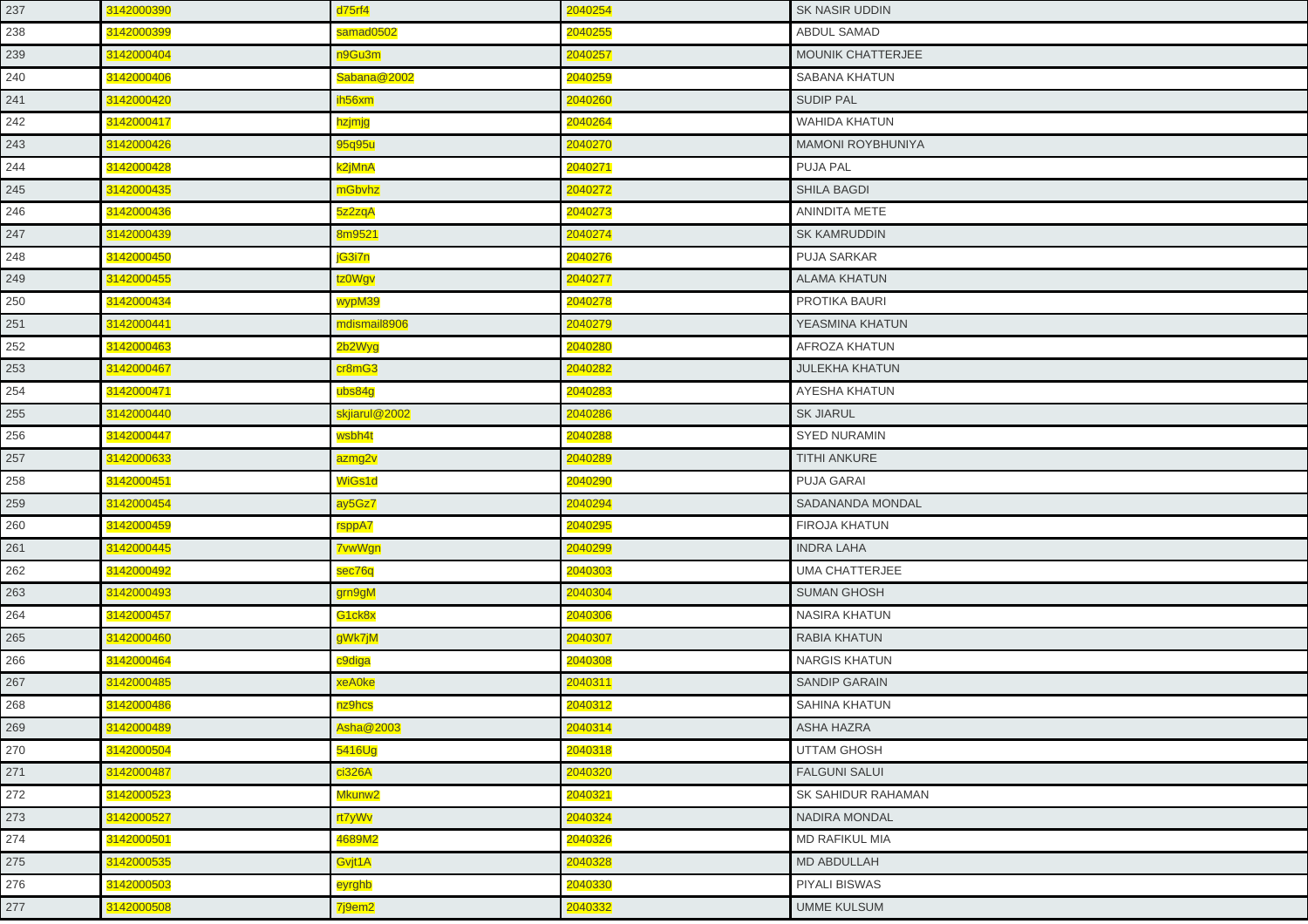| 278 | 3142000509 | M3fbs3           | 2040333 | <b>DAUD IBRAHIM</b>      |
|-----|------------|------------------|---------|--------------------------|
| 279 | 3142000510 | vembgv           | 2040334 | <b>OSIMA KHATUN</b>      |
| 280 | 3142000521 | <u>byjdft</u>    | 2040337 | <b>WAHIDA KHATUN</b>     |
| 281 | 3142000524 | tk2fyg           | 2040338 | NAWAZIS RAHAMAN          |
| 282 | 3142000531 | bnvbbj           | 2040339 | <b>MONIRA KHATUN</b>     |
| 283 | 3142000539 | jytpGw           | 2040341 | AMINA KHATUN             |
| 284 | 3142000542 | cevf37           | 2040342 | SK OSMAN GONI            |
| 285 | 3142000541 | ssuigM           | 2040343 | <b>TAJUDDIN MONDAL</b>   |
| 286 | 3142000543 | uGwjw3           | 2040344 | <b>TAJMIRA KHATUN</b>    |
| 287 | 3142000546 | gwc9b3           | 2040346 | <b>SUPRIYA BAGDI</b>     |
| 288 | 3142000549 | AvAen2           | 2040347 | ARPITA MUKHERJEE         |
| 289 | 3142000571 | zGAx3u           | 2040348 | <b>ASHOK SOREN</b>       |
| 290 | 3142000573 | hyWjcg           | 2040349 | <b>SK ASIKUL</b>         |
| 291 | 3142000575 | 6vqagn           | 2040350 | <b>AMITAV CHATTERJEE</b> |
| 292 | 3142000576 | <b>7vyyhd</b>    | 2040351 | <b>SARASWATI DHIBAR</b>  |
| 293 | 3142000550 | i5kxhb           | 2040353 | <b>NARGIS SULTANA</b>    |
| 294 | 3142000554 | k65wgd           | 2040354 | SAHANAWAJ MONDAL         |
| 295 | 3142000557 | jzMAt2           | 2040355 | AYESHA KHATUN            |
| 296 | 3142000558 | pncazh           | 2040356 | ASRAFUL MALLICK          |
| 297 | 3142000553 | Ibrahim@2002     | 2040358 | <b>SK IBRAHIM</b>        |
| 298 | 3142000562 | PARESHA123       | 2040359 | PARESHA KHATUN           |
| 299 | 3142000563 | dktqw8           | 2040360 | <b>BARSHA NANDI</b>      |
| 300 | 3142000568 | texuqi           | 2040362 | NANDITA BAURI            |
| 301 | 3142000569 | mrhG6x           | 2040363 | <b>SK FIRDOUS MONDAL</b> |
| 302 | 3142000561 | 5d5r5k           | 2040364 | <b>SIMRON PAL</b>        |
| 303 | 3142000589 | 343fqw           | 2040368 | <b>MUNSHI NAJMUL</b>     |
| 304 | 3142000598 | Yasmina@2002     | 2040369 | YASMINA KHATUN           |
| 305 | 3142000600 | Mnzaya           | 2040370 | <b>SUREYA KHATUN</b>     |
| 306 | 3142000565 | Tg@12345         | 2040371 | <b>TAPASI GHOSH</b>      |
| 307 | 3142000602 | <b>sAIF@9679</b> | 2040372 | <b>SK SAIFUDDIN</b>      |
| 308 | 3142000604 | 4bgca7           | 2040373 | <b>SELIMA KHATUN</b>     |
| 309 | 3142000608 | Wbzq4G           | 2040374 | <b>SEFALI KEDOWAR</b>    |
| 310 | 3142000612 | zu1tfq           | 2040376 | PRADIP DAS               |
| 311 | 3142000616 | ghxWpb           | 2040377 | <b>JEET ADHIKARI</b>     |
| 312 | 3142000572 | zfW378           | 2040379 | MOUMITA BHATTACHARYA     |
| 313 | 3142000585 | Birbanshi@123    | 2040380 | DHANANJOY BIRBANSHI      |
| 314 | 3142000606 | dGG8t7           | 2040381 | <b>NASIM MEHEBUB</b>     |
| 315 | 3142000619 | sz3uW3           | 2040382 | DOYEL LOHAR              |
| 316 | 3142000621 | bsrgnu           | 2040383 | RUPASI ADHIKARY          |
| 317 | 3142000625 | 7794eg           | 2040384 | SHILPA LOHAR             |
| 318 | 3142000631 | v1Ajcd           | 2040385 | NILIMESH ROY             |
|     |            |                  |         |                          |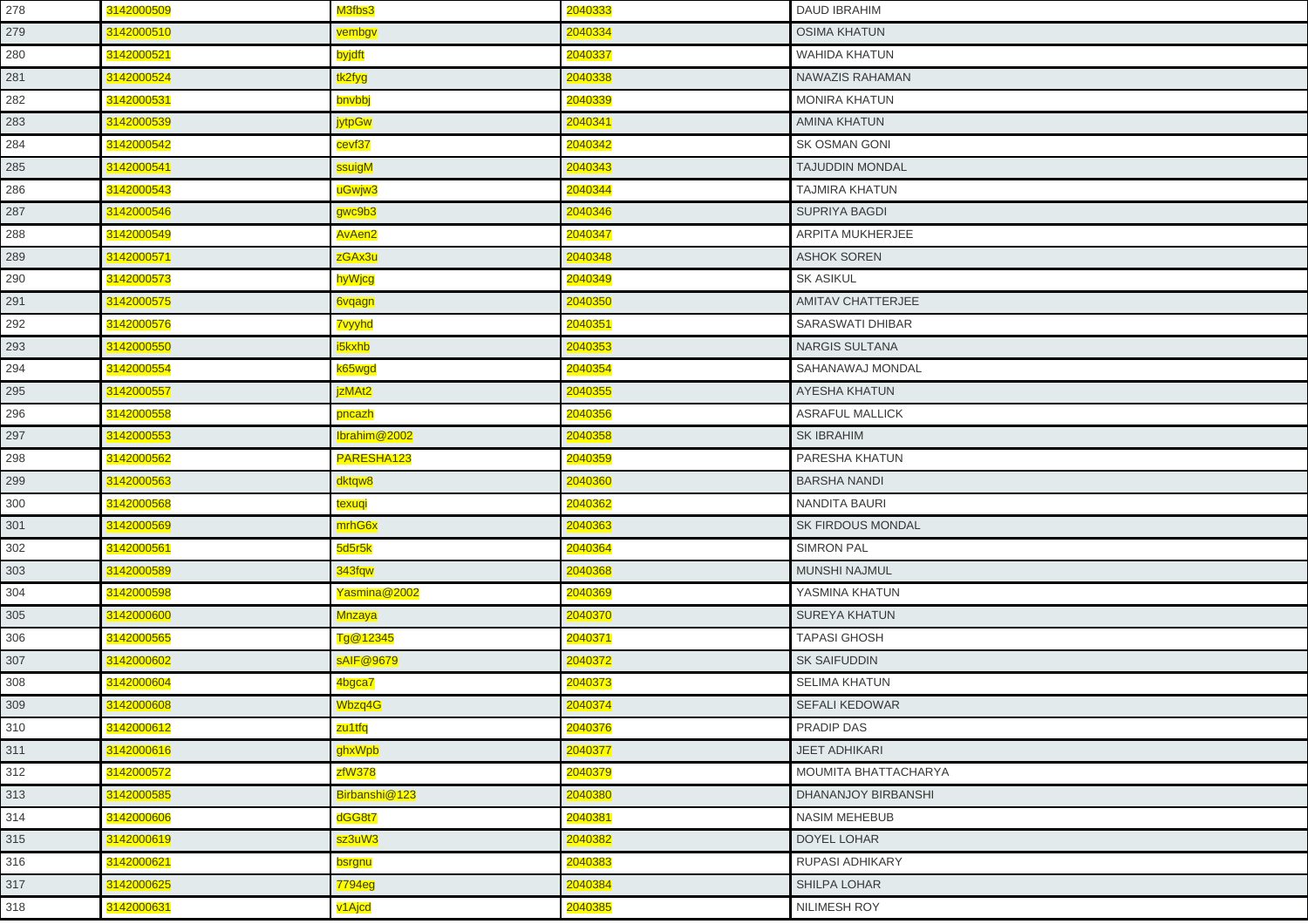| 3142000594<br>3142000601<br>3142000627<br>3142000632<br>3142000635<br>3142000636<br>3142000640<br>3142000641<br>3142000645<br>3142000628<br>3142000629<br>3142000637<br>3142000643 | rA3x71<br>pzj815<br><b>Wexih5</b><br>a9a7qa<br>5jg7bh<br>AMINA@1<br>s6mMbd<br>kA18WA<br>w33ihi<br>malek@123<br>wa1mfc | 2040387<br>2040388<br>2040389<br>2040391<br>2040394<br>2040395<br>2040396<br>2040397<br>2040398<br>2040400 | <b>SK KAFIRUDDIN</b><br>MAMTAJ MONDAL<br><b>MANOAR MOLLAH</b><br><b>ANITA MONDAL</b><br>PRIYANKA BISWAS<br>AMINA KHATUN<br><b>BIPUL ROY</b><br><b>SAKLIN MOSTAK</b><br><b>SANCHITA SARDAR</b> |
|------------------------------------------------------------------------------------------------------------------------------------------------------------------------------------|-----------------------------------------------------------------------------------------------------------------------|------------------------------------------------------------------------------------------------------------|-----------------------------------------------------------------------------------------------------------------------------------------------------------------------------------------------|
|                                                                                                                                                                                    |                                                                                                                       |                                                                                                            |                                                                                                                                                                                               |
|                                                                                                                                                                                    |                                                                                                                       |                                                                                                            |                                                                                                                                                                                               |
|                                                                                                                                                                                    |                                                                                                                       |                                                                                                            |                                                                                                                                                                                               |
|                                                                                                                                                                                    |                                                                                                                       |                                                                                                            |                                                                                                                                                                                               |
|                                                                                                                                                                                    |                                                                                                                       |                                                                                                            |                                                                                                                                                                                               |
|                                                                                                                                                                                    |                                                                                                                       |                                                                                                            |                                                                                                                                                                                               |
|                                                                                                                                                                                    |                                                                                                                       |                                                                                                            |                                                                                                                                                                                               |
|                                                                                                                                                                                    |                                                                                                                       |                                                                                                            |                                                                                                                                                                                               |
|                                                                                                                                                                                    |                                                                                                                       |                                                                                                            |                                                                                                                                                                                               |
|                                                                                                                                                                                    |                                                                                                                       |                                                                                                            | NAJMA KHATUN                                                                                                                                                                                  |
|                                                                                                                                                                                    |                                                                                                                       | 2040401                                                                                                    | <b>MANAB SARKAR</b>                                                                                                                                                                           |
|                                                                                                                                                                                    | <b>A7Wvmg</b>                                                                                                         | 2040402                                                                                                    | <b>SANCHITA MURMU</b>                                                                                                                                                                         |
|                                                                                                                                                                                    | chWb74                                                                                                                | 2040404                                                                                                    | NAYEEMA KHATUN                                                                                                                                                                                |
| 3142000605                                                                                                                                                                         | 4McwpA                                                                                                                | 2040405                                                                                                    | PARVIN SULTANA                                                                                                                                                                                |
| 3142000647                                                                                                                                                                         | yr3w1j                                                                                                                | 2040406                                                                                                    | <b>UMME SALMA KHATUN</b>                                                                                                                                                                      |
| 3142000648                                                                                                                                                                         | rGspG1                                                                                                                | 2040407                                                                                                    | ABIDA SULTANA                                                                                                                                                                                 |
| 3142000651                                                                                                                                                                         | 5gt0p1                                                                                                                | 2040408                                                                                                    | <b>SATHI ANKURE</b>                                                                                                                                                                           |
| 3142000654                                                                                                                                                                         | jmwk4t                                                                                                                | 2040409                                                                                                    | <b>BASANTI HEMBRAM</b>                                                                                                                                                                        |
| 3142000656                                                                                                                                                                         | Aynhkj                                                                                                                | 2040410                                                                                                    | SARASWATI BAGDI                                                                                                                                                                               |
| 3142000665                                                                                                                                                                         | 8jeM4A                                                                                                                | 2040412                                                                                                    | KRISHNA BHATTACHARJEE                                                                                                                                                                         |
| 3142000609                                                                                                                                                                         | M71d4t                                                                                                                | 2040413                                                                                                    | <b>SK SAHIDUL</b>                                                                                                                                                                             |
| 3142000655                                                                                                                                                                         | 8f35A1                                                                                                                | 2040414                                                                                                    | <b>CHUMKI MURMU</b>                                                                                                                                                                           |
| 3142000623                                                                                                                                                                         | xGzkp4                                                                                                                | 2040415                                                                                                    | <b>BIMALA ROY</b>                                                                                                                                                                             |
| 3142000668                                                                                                                                                                         | bzGmgx                                                                                                                | 2040416                                                                                                    | <b>KAMALAKANTA GHOSH</b>                                                                                                                                                                      |
| 3142000622                                                                                                                                                                         | 3mxcs2                                                                                                                | 2040419                                                                                                    | SK MUSARAF HOSSAIN                                                                                                                                                                            |
| 3142000634                                                                                                                                                                         | dWGp4q                                                                                                                | 2040420                                                                                                    | <b>PRITI SARKAR</b>                                                                                                                                                                           |
| 3142000663                                                                                                                                                                         | t7y5ex                                                                                                                | 2040423                                                                                                    | <b>SOURAB BASAK</b>                                                                                                                                                                           |
| 3142000676                                                                                                                                                                         | ppv41m                                                                                                                | 2040424                                                                                                    | <b>ASTIK PAL</b>                                                                                                                                                                              |
| 3142000677                                                                                                                                                                         | <u>f247wA</u>                                                                                                         | 2040425                                                                                                    | <b>SUPARNA GHOSH</b>                                                                                                                                                                          |
| 3142000653                                                                                                                                                                         | csxrmW                                                                                                                | 2040426                                                                                                    | <b>RADHA METE</b>                                                                                                                                                                             |
| 3142000658                                                                                                                                                                         | <mark>24pi0h</mark>                                                                                                   | 2040427                                                                                                    | <b>SHANTI HEMBRAM</b>                                                                                                                                                                         |
| 3142000674                                                                                                                                                                         | sp731214                                                                                                              | 2040429                                                                                                    | <b>SUVAJIT PAL</b>                                                                                                                                                                            |
| 3142000675                                                                                                                                                                         | mr7vfv                                                                                                                | 2040430                                                                                                    | <b>WASIM AKTAR</b>                                                                                                                                                                            |
| 3142000685                                                                                                                                                                         | 38Maau                                                                                                                | 2040431                                                                                                    | <b>SATHI SUTRADHAR</b>                                                                                                                                                                        |
| 3142000662                                                                                                                                                                         | ypubff                                                                                                                | 2040433                                                                                                    | <b>SAHIN AKTAR MONDAL</b>                                                                                                                                                                     |
| 3142000692                                                                                                                                                                         | 08k6m3                                                                                                                | 2040435                                                                                                    | <b>ANUSHREE GHOSH</b>                                                                                                                                                                         |
| 3142000697                                                                                                                                                                         | gAGhwj                                                                                                                | 2040436                                                                                                    | MONOJIT BHATTACHERJEE                                                                                                                                                                         |
| 3142000702                                                                                                                                                                         | 7477566070                                                                                                            | 2040439                                                                                                    | <b>ASHIK MONDAL</b>                                                                                                                                                                           |
| 3142000704                                                                                                                                                                         | 40Wadu                                                                                                                | 2040441                                                                                                    | <b>FULMONI SOREN</b>                                                                                                                                                                          |
|                                                                                                                                                                                    |                                                                                                                       |                                                                                                            | <b>SWEETY KHATUN</b>                                                                                                                                                                          |
|                                                                                                                                                                                    |                                                                                                                       |                                                                                                            | 2040444<br>3142000707<br>s5pe60                                                                                                                                                               |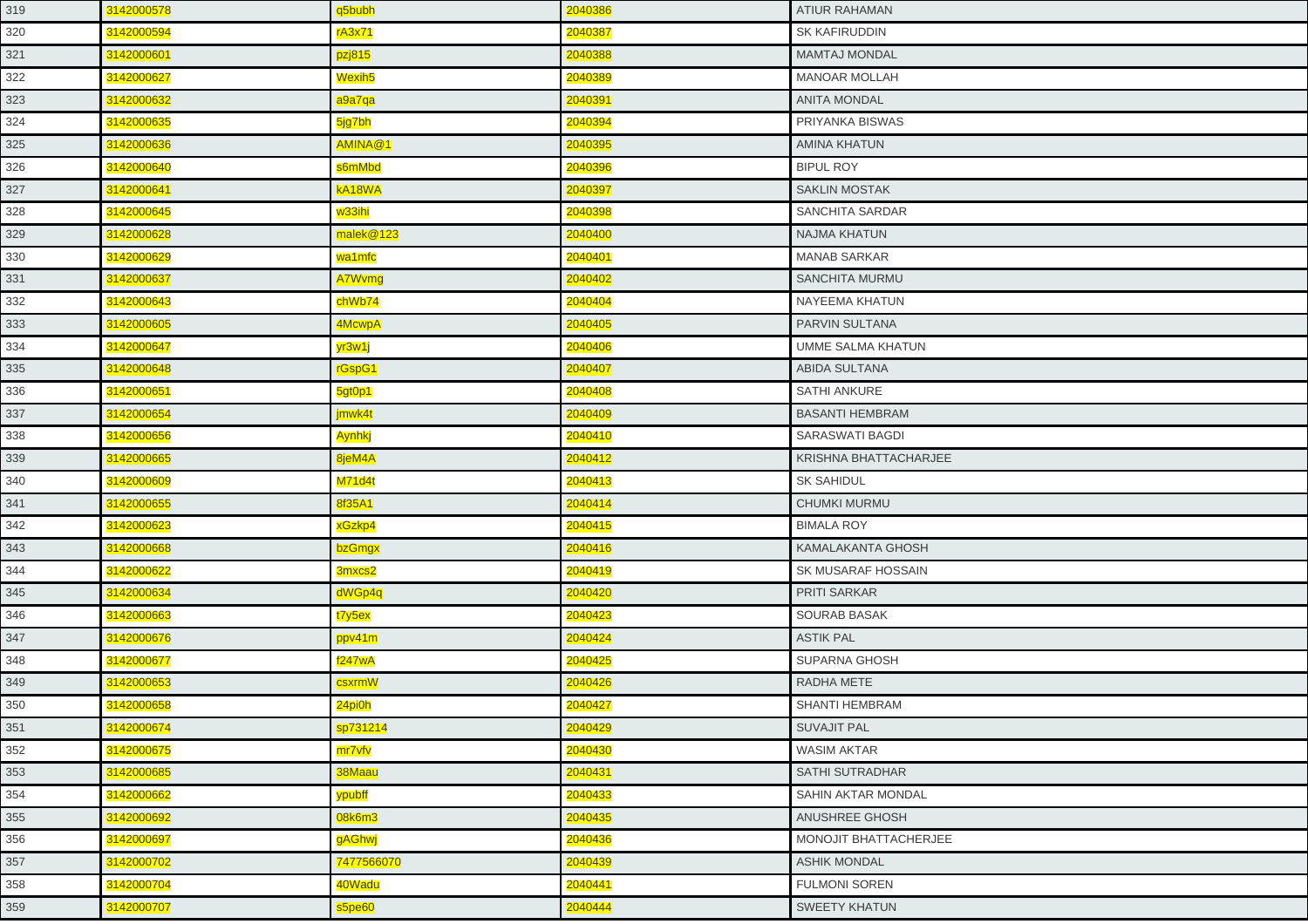| 360 | 3142000708 | 8yqep1              | 2040445 | <b>CHAINA KHATUN</b>     |
|-----|------------|---------------------|---------|--------------------------|
| 361 | 3142000680 | <b>7f6709</b>       | 2040446 | <b>FIRDOUSI KHATUN</b>   |
| 362 | 3142000682 | 6cquug              | 2040448 | <b>MOU GHOSH</b>         |
| 363 | 3142000687 | 8y9frb              | 2040450 | <b>SUSMITA NAG</b>       |
| 364 | 3142000689 | beiGjM              | 2040451 | <b>APU MONDAL</b>        |
| 365 | 3142000695 | 2fzknu              | 2040453 | <b>SUKANTA MONDAL</b>    |
| 366 | 3142000712 | awxA74              | 2040454 | SK AHAD HOSSEN           |
| 367 | 3142000713 | Ja@12345            | 2040455 | <b>SAHINA PARVIN</b>     |
| 368 | 3142000718 | d0pb1W              | 2040458 | <b>SK IRSAD</b>          |
| 369 | 3142000723 | vj9nxz              | 2040460 | <b>SUMAN PAL</b>         |
| 370 | 3142000726 | yckn3z              | 2040461 | ANJAN HAZRA              |
| 371 | 3142000727 | kedsW5              | 2040462 | RANJAN BADYAKAR          |
| 372 | 3142000728 | g8h955              | 2040463 | SABYASACHI BANERJEE      |
| 373 | 3142000744 | <b>WM62j7</b>       | 2040464 | RAJIA SULTANA            |
| 374 | 3142000731 | btAfxp              | 2040467 | <b>BASUDEV KAR</b>       |
| 375 | 3142000738 | nbmwi3              | 2040471 | PALLAB MONDAL            |
| 376 | 3142000753 | sai2r8              | 2040475 | <b>HASIBA KHATUN</b>     |
| 377 | 3142000754 | 27 <sub>pui</sub> A | 2040476 | <b>AMIT MUKHERJEE</b>    |
| 378 | 3142000747 | a2M95h              | 2040479 | ROZENA KHATUN            |
| 379 | 3142000757 | uuye96              | 2040481 | <b>RAJIBUL SHAH</b>      |
| 380 | 3142000775 | ewjbrj              | 2040482 | SATHI CHATTOPADHYAY      |
| 381 | 3142000784 | 0z0w85              | 2040486 | SAHEBA KHATUN            |
| 382 | 3142000772 | bu28gW              | 2040490 | <b>SOURAV DAS</b>        |
| 383 | 3142000779 | xc9nhG              | 2040494 | <b>LAKHIRAM MARDI</b>    |
| 384 | 3142000793 | sje2m9              | 2040495 | MADHUMITA METE           |
| 385 | 3142000810 | qx18nu              | 2040498 | <b>SK ASRAFUL</b>        |
| 386 | 3142000797 | t9n7nm              | 2040499 | <b>SUBHASISH GARAI</b>   |
| 387 | 3142000800 | rthzj6              | 2040500 | <b>SAHINA KHATUN</b>     |
| 388 | 3142000814 | bM3gyr              | 2040501 | <b>RAHUL PATOR</b>       |
| 389 | 3142000811 | i6ijry              | 2040502 | SAMIRAN BHATTACHARJYA    |
| 390 | 3142000812 | j4vuen              | 2040503 | <b>PAYEL BISWAS</b>      |
| 391 | 3142000840 | 9kA09c              | 2040511 | <b>SAMIR MONDAL</b>      |
| 392 | 3142000850 | cktMzb              | 2040514 | ASAYAD LASKAR            |
| 393 | 3142000855 | new1Wz              | 2040517 | PRIYANKA HARI            |
| 394 | 3142000837 | <b>vWquiy</b>       | 2040519 | PUJA MAHALI              |
| 395 | 3142000860 | zyaA43              | 2040520 | <b>KULDEV SARKAR</b>     |
| 396 | 3142000862 | <b>7ahdWt</b>       | 2040522 | <b>FATEMA KHATUN</b>     |
| 397 | 3142000848 | qnc9zi              | 2040523 | <b>SHARMISTHA SARKAR</b> |
| 398 | 3142000859 | fa1Wmw              | 2040525 | <b>KIRAN PATRA</b>       |
| 399 | 3142000852 | xnhgdk              | 2040527 | <b>ASMA KHATUN</b>       |
| 400 | 3142000873 | 5hhpA1              | 2040528 | <b>BAPI BAURI</b>        |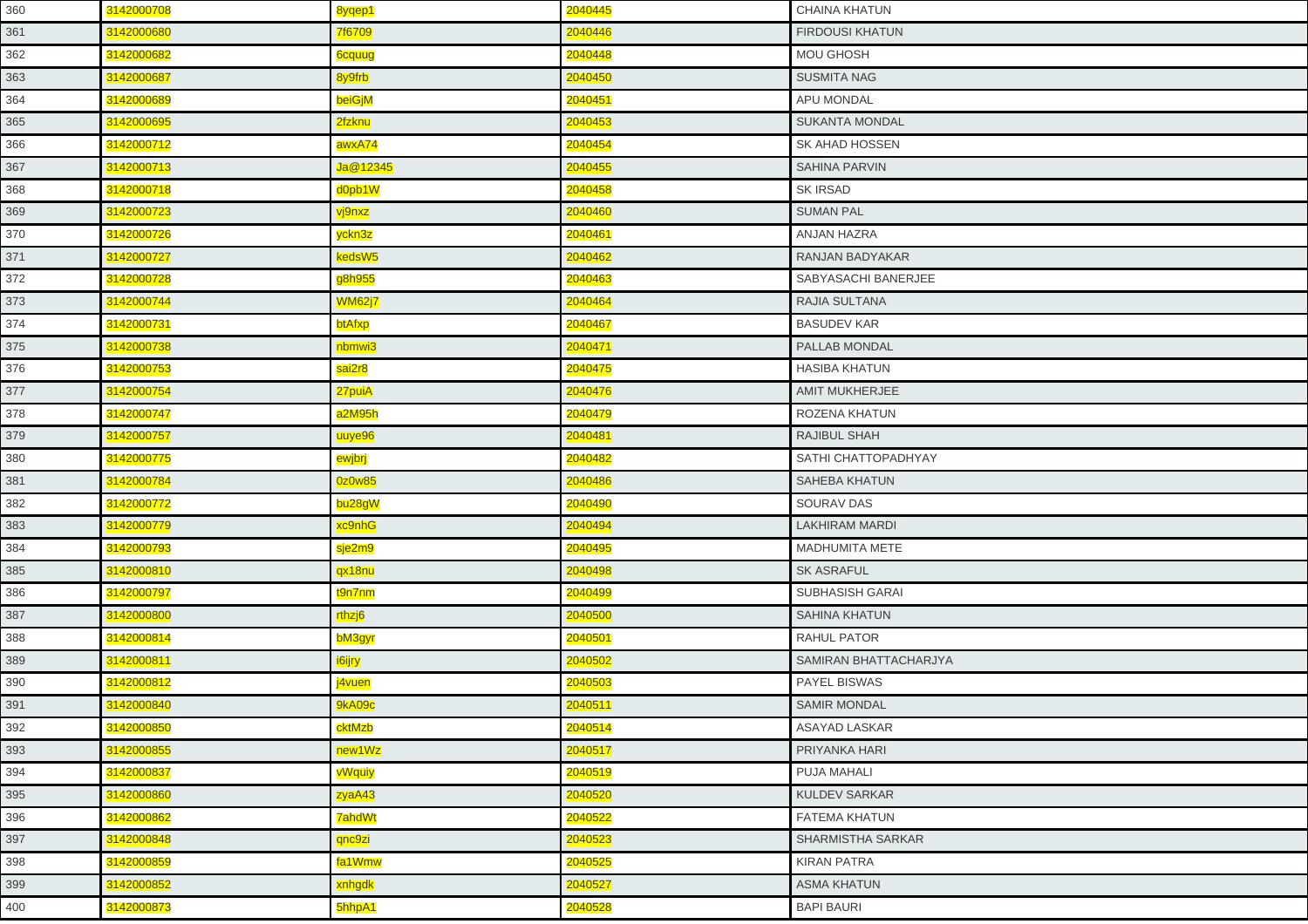| 3142000877 | qWdMpq             | 2040529 | <b>PRASANTA RUIDAS</b>  |
|------------|--------------------|---------|-------------------------|
| 3142000880 | jh7c08             | 2040530 | <b>SK SAFIJUL ISLAM</b> |
| 3142000883 | gcf4dn             | 2040531 | <b>NAZMA KHATUN</b>     |
| 3142000865 | ff4b8e             | 2040534 | <b>LAXMI TUDU</b>       |
| 3142000867 | fvh <sub>64z</sub> | 2040536 | RUJEMA KHATUN           |
| 3142000872 | <b>Asiukp</b>      | 2040539 | SWAPAN BADYAKAR         |
| 3142000901 | 3zh1t7             | 2040541 | SURESH GARAIN           |
| 3142000907 | 8zWuph             | 2040542 | <b>SK ABDUL HALIM</b>   |
| 3142000893 | 7t0haa             | 2040545 | NICE PARVEEN            |
| 3142000891 | AAmh5n             | 2040547 | <b>BABY KHATUN</b>      |
| 3142000917 | <b>i1h52G</b>      | 2040551 | RATREE DAS              |
| 3142000921 | gxk348             | 2040553 | PUJA SARKAR             |
| 3142000937 | 05Ga8s             | 2040556 | YEASMINA KHATUN         |
| 3142000942 | 2qM4fb             | 2040557 | REKHA ROY               |
| 3142000945 | aynmkq             | 2040558 | <b>KAKALI GOAP</b>      |
| 3142000946 | Rabiul123*         | 2040559 | <b>MD RABIUL ISLAM</b>  |
| 3142000932 | Mazrul#132         | 2040560 | <b>SK MAZRUL</b>        |
| 3142000947 | 777207300600       | 2040561 | <b>INDRAJIT RAKSHIT</b> |
| 3142000950 | Aeycwg             | 2040563 | MUNSHI JINAT NASRIN     |
| 3142000965 | 0d4dn9             | 2040566 | ANANDA RUIDAS           |
| 3142000966 | jW6Ajk             | 2040567 | <b>ANUPAM BAGDI</b>     |
| 3142000968 | ssgi6q             | 2040569 | <b>WAHIDA KHATUN</b>    |
| 3142000973 | zffckh             | 2040570 | SOMNATH GHOSH           |
| 3142000974 | xvt44s             | 2040571 | SOMNATH HEMBRAM         |
| 3142000977 | e33gt9             | 2040572 | <b>SOUMEN MONDAL</b>    |
| 3142000951 | xib4cy             | 2040574 | RAHIMA KHATUN           |
| 3142000987 | Abida@2003         | 2040577 | ABIDA KHATUN            |
| 3142000988 | hwv8s8             | 2040578 | <b>SHARMILA METE</b>    |
| 3142000978 | jn1xvg             | 2040581 | SWAPNA SARKAR           |
| 3142000980 | nadira1234         | 2040582 | NADIRA PARVIN           |
| 3142001032 | 4iex2f             | 2040591 | <b>PRAKASH ROY</b>      |
| 3142000994 | sfm8hn             | 2040593 | <b>CHITRA METE</b>      |
| 3142001025 | kWbix8             | 2040595 | <b>ASHIS RUIDAS</b>     |
| 3142001037 | <b>Sk1234</b>      | 2040596 | <b>SK HASAN</b>         |
| 3142001046 | 1MfedW             | 2040599 | <b>BIBHUTI BISWAS</b>   |
| 3142001055 | 7j7gb6             | 2040603 | <b>TANIA SULTANA</b>    |
| 3142001026 | Ma <sub>28vx</sub> | 2040605 | <b>KUSHAL DAS</b>       |
| 3142001029 | s5v9f5             | 2040606 | TUHINA KHATUN           |
| 3142001030 | 2u20zw             | 2040607 | RAHUL ANKURE            |
| 3142001058 | srG4zA             | 2040608 | <b>ASTOM BAGDI</b>      |
| 3142001063 | mkyc1k             | 2040613 | <b>ARPITA PAL</b>       |
|            |                    |         |                         |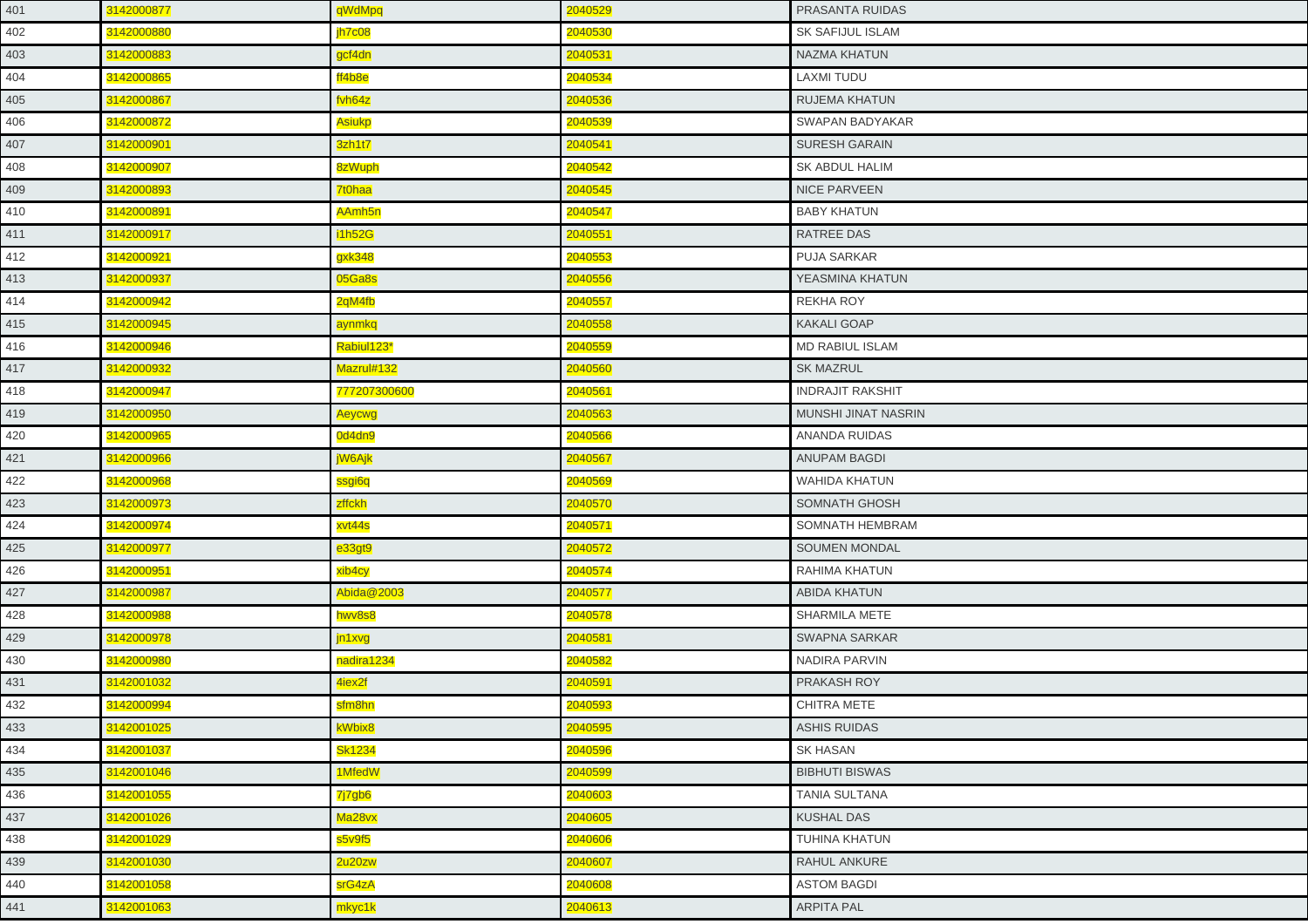| 442 | 3142001067 | nasu1234           | 2040614 | NASIMA KHATUN              |
|-----|------------|--------------------|---------|----------------------------|
| 443 | 3142001081 | p99y6n             | 2040615 | <b>ASRUL MIA</b>           |
| 444 | 3142001068 | k1kzA0             | 2040618 | <b>DEBDAS DAS</b>          |
| 445 | 3142001100 | Ashima@2003        | 2040619 | <b>ASHIMA KHATUN</b>       |
| 446 | 3142001109 | @samirandas123     | 2040620 | <b>SAMIRAN DAS</b>         |
| 447 | 3142001113 | GMA7z0             | 2040622 | NASIMA KHATUN              |
| 448 | 3142001117 | 8kwnn9             | 2040625 | <b>MD FERDOUS MONDAL</b>   |
| 449 | 3142001118 | Asik11380@         | 2040626 | <b>ASIK MONDAL</b>         |
| 450 | 3142001066 | 5hMuek             | 2040627 | PUSPENDU PAL               |
| 451 | 3142001075 | kdGbdt             | 2040630 | SHILPI DASBAIRAGYA         |
| 452 | 3142001087 | Sabina@2003        | 2040631 | SABINA KHATUN              |
| 453 | 3142001088 | Rahul@2002         | 2040633 | RAHUL GHATAK               |
| 454 | 3142001150 | sanju1234          | 2040639 | RABIUL HAQUE               |
| 455 | 3142001148 | 87654321           | 2040640 | RABINDRANATH BASKI         |
| 456 | 3142001168 | sybb06             | 2040643 | <b>SK SAMIR ALI</b>        |
| 457 | 3142001169 | j4wxnr             | 2040653 | <b>NASIM UDDIN MONDAL</b>  |
| 458 | 3142001213 | mg5dng             | 2040655 | SUKANYA MAJHI              |
| 459 | 3142001224 | w <sub>8qnsk</sub> | 2040660 | <b>SK IBRATULLA</b>        |
| 460 | 3142003059 | AM2pj5             | 2040670 | <b>SUNIL MARDI</b>         |
| 461 | 3142003057 | fp9ju3             | 2040672 | ABANI BHUSAN SAHA          |
| 462 | 3142003040 | h <sub>1e5d0</sub> | 2040680 | PARIKSHIT BAGDI            |
| 463 | 3142003042 | Mxd6Md             | 2040681 | SK SHER ALI                |
| 464 | 3142003036 | nbAn9i             | 2040682 | PRATIMA HAZRA              |
| 465 | 3142003047 | Aman@810           | 2040685 | MOYNUL HOQUE MONDAL        |
| 466 | 3142003006 | c1GGhh             | 2040686 | PINKI BAURI                |
| 467 | 3142003052 | <b>5sdscr</b>      | 2040688 | <b>ARNAB DAS</b>           |
| 468 | 3142003031 | &897LpT*R^K\$      | 2040691 | MD ANISUR RAHAMAN          |
| 469 | 3142005010 | vpupax             | 2040693 | <b>RITU BAURI</b>          |
| 470 | 3142005000 | z69fdu             | 2040694 | ABDUS SATTAR               |
| 471 | 3142005004 | hxAqs9             | 2040696 | <b>TITHI PAL</b>           |
| 472 | 3142005008 | arjina123          | 2040697 | <b>ARJINA KHATUN</b>       |
| 473 | 3142005016 | <u>Islam123#</u>   | 2040699 | SK SAHIDUL ISLAM           |
| 474 | 3142005015 | <b>AAzinv</b>      | 2040702 | <b>MOU DEWASI</b>          |
| 475 | 3142005011 | 2Mxqke             | 2040704 | <b>ASHIK MONDAL</b>        |
| 476 | 3142005019 | Narayan@123        | 2040705 | NARAYAN SINGHA             |
| 477 | 3142006016 | r8i37W             | 2040709 | <b>BIPADTARAN BANERJEE</b> |
| 478 | 3142006004 | 21d1nu             | 2040710 | <b>IMDADULLAH MOLLAH</b>   |
| 479 | 3142006019 | zcd26u             | 2040711 | JHUMPA KIRTTANIYA          |
| 480 | 3142006022 | iqesq2             | 2040712 | <b>MAMONI HEMROM</b>       |
| 481 | 3142006026 | f4k5ws             | 2040713 | NANDADULAL GHOSH           |
| 482 | 3142006018 | pi0hnv             | 2040715 | RUMPA KIRTTANIYA           |
|     |            |                    |         |                            |